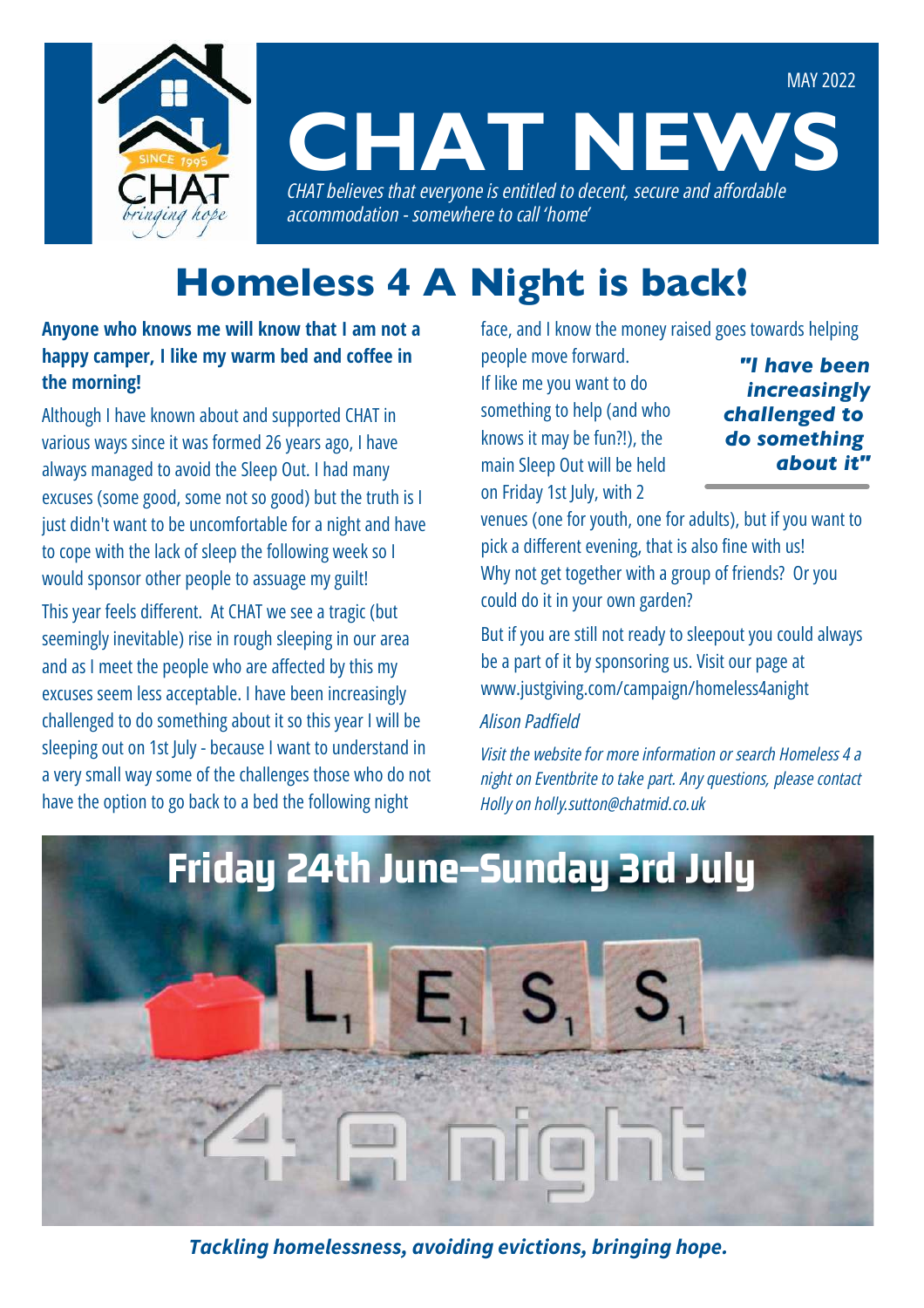### Bid & Win

**We held our first Online Charity Auction in March. It was a great success, and raised over £1800 for the work of CHAT.**

A massive thank you to everyone who took part, those who placed bids and congratulations to our winners. Many thanks also to our volunteers, Ingrid & Millie, and to our generous donors, we couldn't have organised it without them.

Did you miss out on winning this time? At Christmas time you'll get a second chance, when we will be running another auction.

If you think you may be able to offer lots for the auction (eg. home made Christmas cake, gift sets), please email holly.sutton@chatmid.co.uk

### CHAT on the Road

**CHAT supported the energy advice pop up sessions at Lapford and Bradninch at the end of April, along with Exeter Community Energy (ECOE) and some of the Neighbourhood team from Mid Devon District Council.** 

It was helpful to network with these other services who we work with regularly to ensure our clients are accessing all the help and support they need to manage their energy bills and their council tenancies, as well as being present in some of the more rural parts of our community.







*Denise at Energy Road Show, Bradnich*

At the Lapford event, Denise also met a new family support worker from the Department of Work and Pensions, which has led to a number of referrals for our clients with families. We also made contact with, and could see, the local food support available in Lapford and Bradnich.



**HARVEST TIME** 

**Would your church** or school be able to support CHAT this harvest and collect items for the foodbank?

If you would like us to come to your group/school, we are booking talks now!

Email holly.sutton@chatmid.co.uk

### Bags for New Life

**Thanks to Annette our clients now get to have some lovely strong reusable bags when they come to use our foodbank.** 

Annette makes the bags from old duvet covers and sheets, which is a great way to use something that would otherwise be going to waste, and also means we are passing them on so our clients can reuse them.

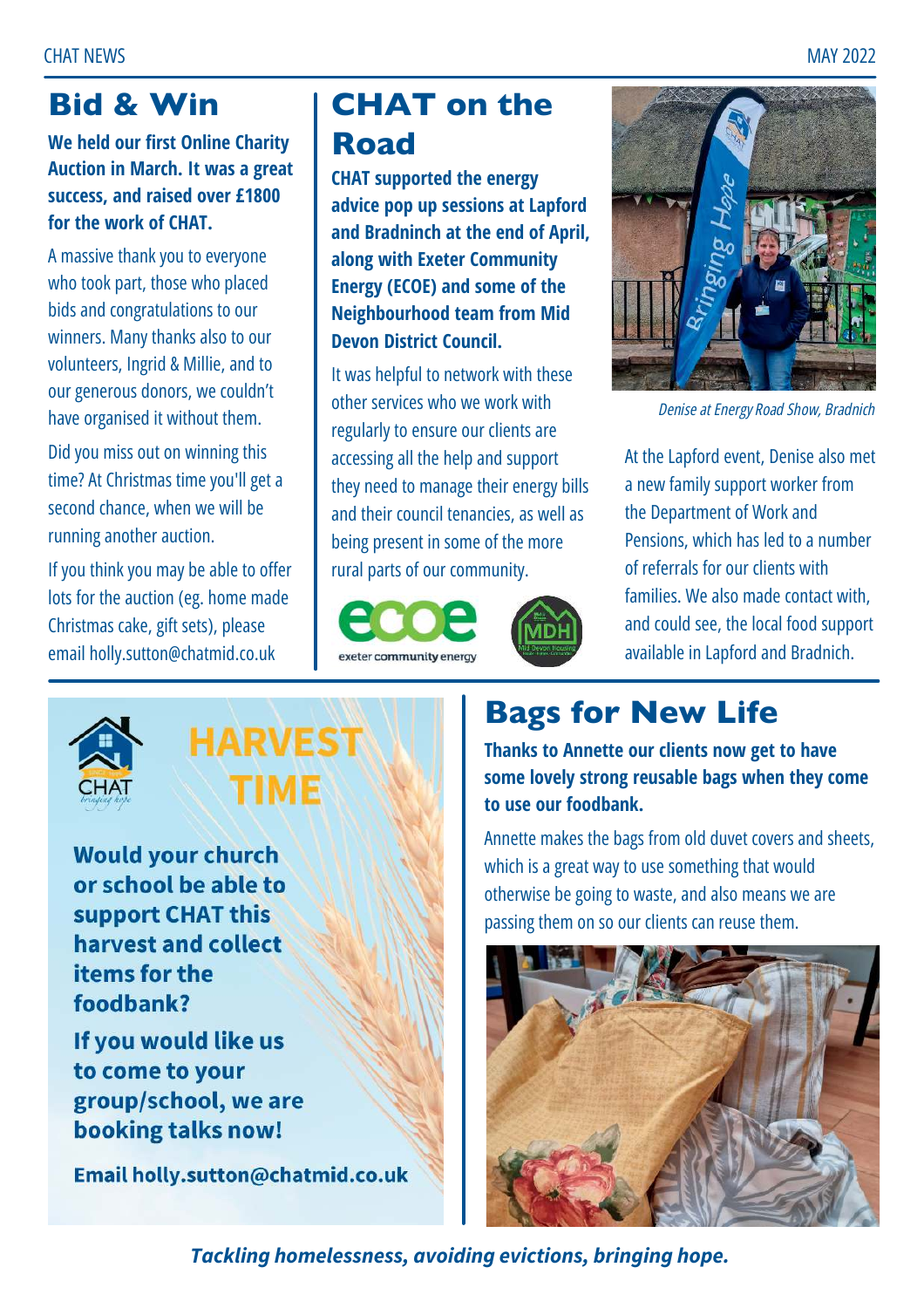#### Meet the Team

**I have worked for CHAT since June 2015, as CHAT's first Debt and Money advisor enabled by a generous legacy. I have recently been appointed as CHAT's Support and Advice Team Leader.** 



Outside of my work I enjoy walks (and more recently runs) in the beautiful Devon countryside and I also love bird watching and caring for our 9 guinea pigs!

I can often be seen at CHAT in the mornings meeting new clients and recently I was able to get out to some of the more remote parts of Mid Devon for a joint "road show" with ECOE (energy advice charity who we work jointly with) and Mid Devon District Council in Lapford and **Bradninch** 

The rest of the time I have been busy overseeing all of our client enquiries, connecting with potential volunteers and supporting our Support and Advice Team with anything from processing a Debt Relief Order to co-ordinating meetings with our local mental health services as well as managing my own client caseload.

> *"I couldn't see a way out, but Denise has changed my life. I am almost debt free, and I couldn't have done it without her"*

I absolutely love the variety in my work and the broad range of needs and backgrounds our clients bring. Every day presents a different challenge and I feel very blessed to be part of such a dedicated, caring team.



#### **Would you like to be the newest member of the CHAT team, as a Reception Host?**

Are you good at making tea and enjoy chatting? Are you a good listener and able to make people feel welcomed? Do you have a day/morning/afternoon a week to spare and would like to be part of a team that offers support and advice to those who need it in our community?

The role requires:

- Greeting our guests with a warm welcome and offering refreshments
- Working with the team of advisors to help clients with their needs
- Creating a calm and welcoming environment

*If you are interested visit [chatmid.org/volunteering](https://chatmid.org/volunteering/contact) or email [volunteering@chatmid.co.uk](mailto:volunteering@chatmid.co.uk)for more information.*

*CHAT shows their commitment to safeguarding children and Adults at Risk by following our safer recruitment policy for all appointments. The role requires an enhanced DBS check*

*Rod & Laura, part of our Reception Volunteer Team*



**CHAT AT MID DEVON SHOW Saturday 23rd July 9am-5:30pm** 

Come and meet the team, in the **Churches Tent, with refreshments** and fun activities

*Denise*

.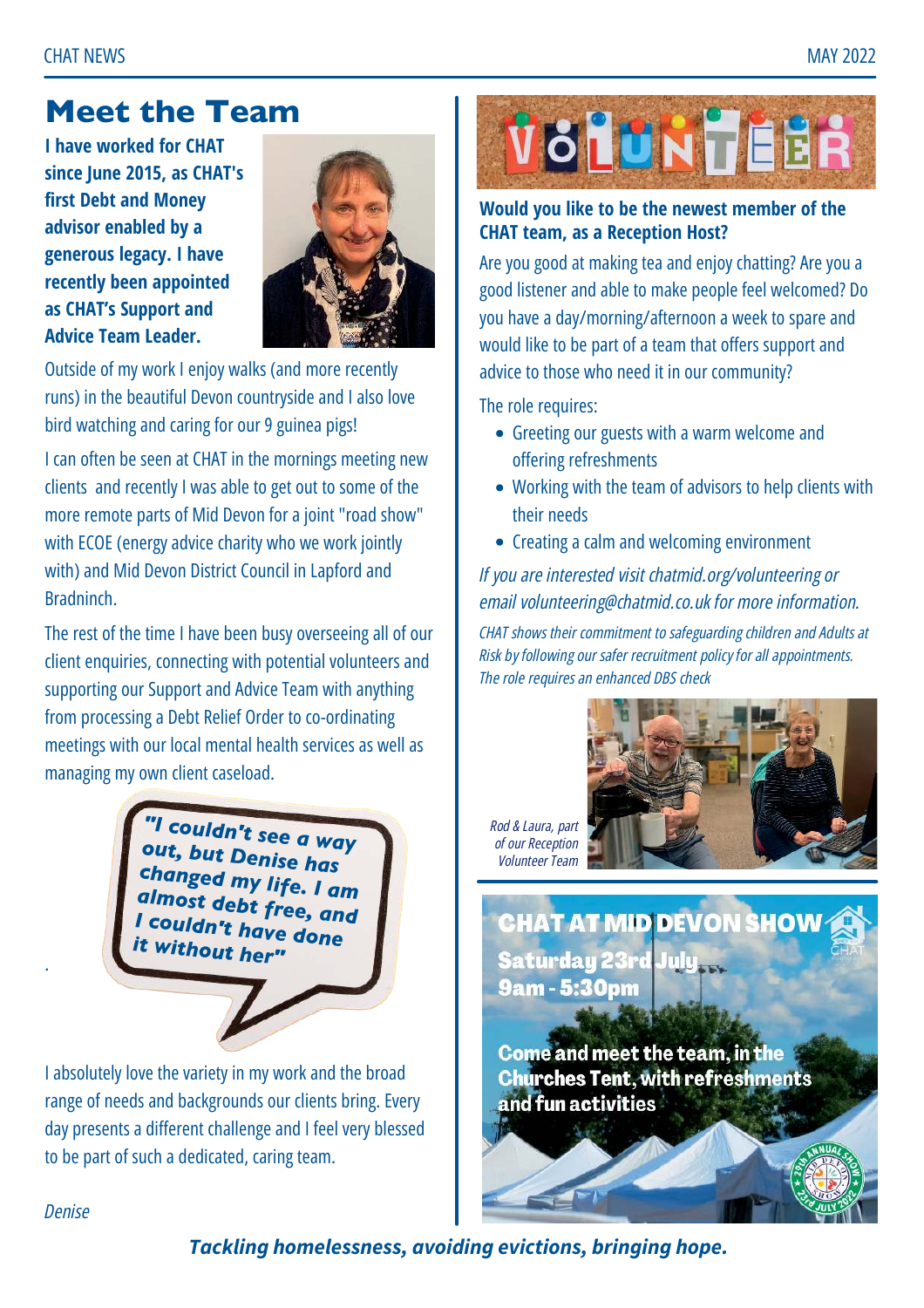### Duke of Edinburgh

"I helped at CHAT's foodbank as part of my Duke of Edinburgh for school. I made posters for a food appeal and then did a collection of all the food I'd donated. I completed 16 hours helping CHAT, and I loved every second of it. CHAT is such an amazing charity; I feel so privileged to have helped them.

For one day I went in to see how it functions, the staff were kind and understanding. I know people who work at CHAT, they are lovely, so, I asked if I could volunteer and they put me in contact with Ali. I have now

achieved what I wanted to do for my Duke of Edinburgh. Thank you to everyone at CHAT."

*"...I loved every second of it... so privileged to have helped..."*

*Chloe, Uffculme school*

*Thank you Chloe for choosing to support CHAT. If you are doing your Duke of Edinburgh award and would like to get involved, please get in touch to discuss the opportunities available.*

#### Help us bring hope?

**Could you become a CHAT Giver of Hope and support our vital work with a regular donation?**

- £10 will provide a hot meal for a rough sleeper.
- £20 will cover the cost of a tent for someone who would otherwise be on the streets.



● £30 will provide an emergency fuel voucher to help with the rising cost of gas and electricity.

To say thank you to our supporters, you will be invited to an annual Givers of Hope event. Come and hear the latest on CHAT, meet the staff and find out the impact your valuable donations are making.

*If you would like to become a Giver of Hope, or give a one off donation, please use our donation form opposite or alternatively visit our website www.chatmid.org/donating/*



**We are inviting local primary schools to support us by organising a Teddy Sleep Out.**

Each pupil brings a teddy bear to school and makes a donation (Suggested £1). The teddies stay overnight at school and are collected the next morning. School library and classrooms are popular spots and some have even gone home with a member of staff to 'sofa-surf' for the night. You could build comfy cardboard forts for them to sleep in!

Please get in touch if you would like to take part.



**Thanks to your generous donations, our recent crowdfunder project with Aviva Community Fund reached its target and raised a fantastic £3800!**

We can now push ahead with recruiting and training new volunteers and expand our services to our community.

With the cost of living increasing and the needs in our community growing this is more important than ever before, so thank you. We couldn't have done it without you!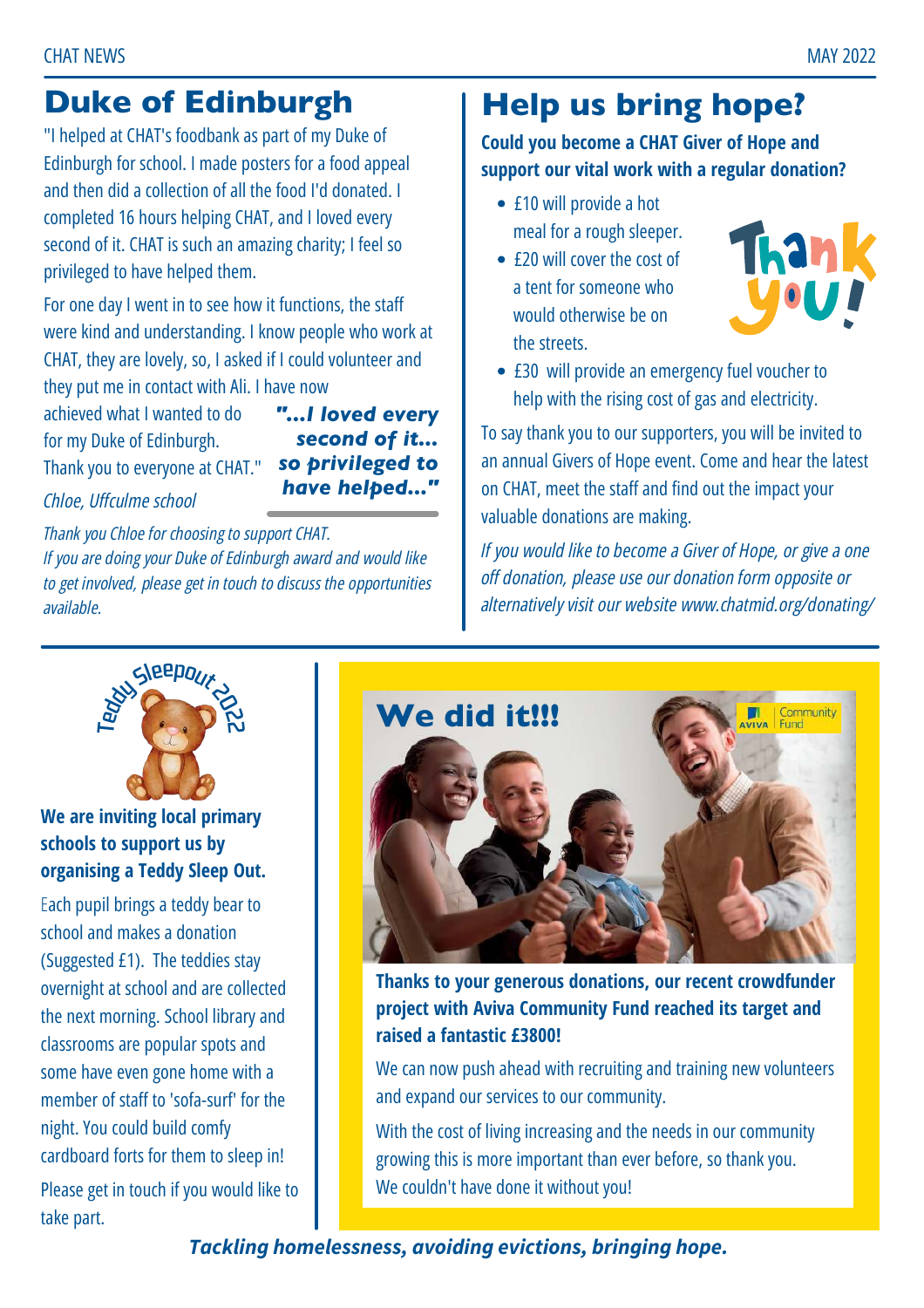#### Yes I would like to give to the work of CHAT! Please complete this form and return to: The Manager, CHAT, Coggan's Well House, **Phoenix Lane, Tiverton EX16 6LU My Details: Single Donation Regular Donation - Standing Order Mandate** and thereafter every until further notice Please pay the above amount to: CAF Bank, Churches Housing Action Team (Mid Devon) Ltd Sort Code: 40-52-40 Account: 00005352

#### **Gift Aid Declaration**

In order to gift aid your donation simply tick the box below to boost your donation by 25p for every £1 you donate

Please treat all donations I make or have made to Churches Housing Action Team (Mid Devon) Ltd for the past 4 years as Gift Aid donations until further notice. I am a UK taxpayer and understand that if I pay less Income Tax and/or Capital Gains Tax than the amount of Gift Aid claimed on all my donations in that tax year it is my responsibility to pay any difference.

Please let CHAT know if any of your details change, if you wish to cancel your Gift Aid declaration, or if your tax circumstances change (eg. if you stop being a UK taxpayer or if you no longer pay sufficient tax on your income and/or capital gains).

We do not pass on any of your information to any other organisations. We will store you personal data securely and use this information to communicate with you. If you wish us to remove your details please contact us.

> A Company Limited by Guarantee - Registered in England No. 03096996 Registered Office - Coggan's Well House, Tiverton EX16 6LU Registered Charity No. 1049478